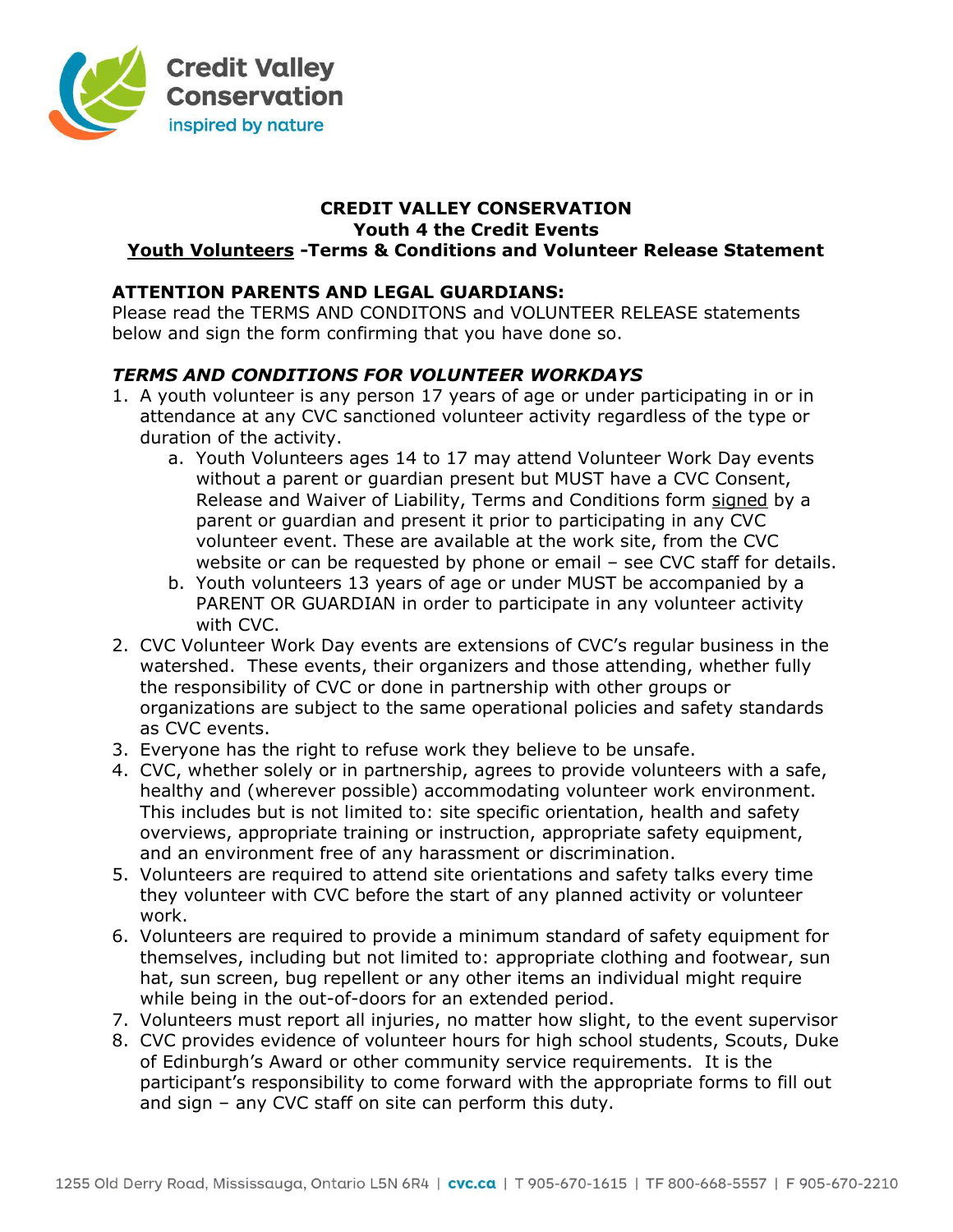9. CVC reserves the right to refuse participation to any volunteer who does not adhere to CVC policy on Volunteer Work Day events.

#### CVC VOLUNTEER RELEASE, WAIVER OF LIABILITY AND INDEMNITY, MEDICAL TREATMENT AUTHORIZATION AND PHOTGRAPHIC RELEASE **AGREEMENT**

#### By signing this document you will waive certain legal rights. Please read carefully!

This Release is executed in favour of the Credit Valley Conservation Authority ("CVC"), all its directors, officers, employees, agents, servants, contractors, elected and appointed officials, sanctioning bodies, all persons for whom it is responsible at law and its successors and assigns in consideration of the voluntary participation in Credit Valley Conservation Authority's Volunteer Work Day events.

As The Volunteer Participant...I/we, on my/our own behalf and on behalf of my/our heirs, executors, estate trustees with or without a Will, administrators, next of kin, successors and assigns:

#### (ASSUMPTION OF RISK)

- 1. agree, acknowledge and understand that participation with CVC will include activities which will take place out-of-doors, possibly during inclement weather, physical labour (i.e.: tree planting or other), the use of hand tools (shovels and/or other non-power tools), and walking over rough terrain, in water or watercourses ("the Activities");
- 2. agree, acknowledge and understand that while the health and safety of the Participant and staff is always the first priority for the CVC, such Activities are not totally without risk;
- 3. agree to assume the risk of injury or harm to the Participant in the Activities;

## (RELEASE, WAIVER OF LIABILITY AND INDEMNITY)

- 4. agree to release the CVC from all liability, whether direct or indirect, and waive all claims, demands, damages, costs, expenses, actions or causes of actions arising out of or in consequence of any death, injury, loss or damage to my person or property or that of my child or ward, however caused, while attending at or participating in the Activities; including but not limited to, breach of the Occupier's Liability Act;
- 5. agree to further waive and release the CVC from any recourse which I or my child or ward (being any person under 18 years of age) may now or hereafter have resulting from any decision of the CVC;
- 6. agree to indemnify the CVC from and assume full responsibility for any claims demands, damages, costs, expenses, actions or causes of actions it may incur arising out of or in consequence of any death, injury, loss or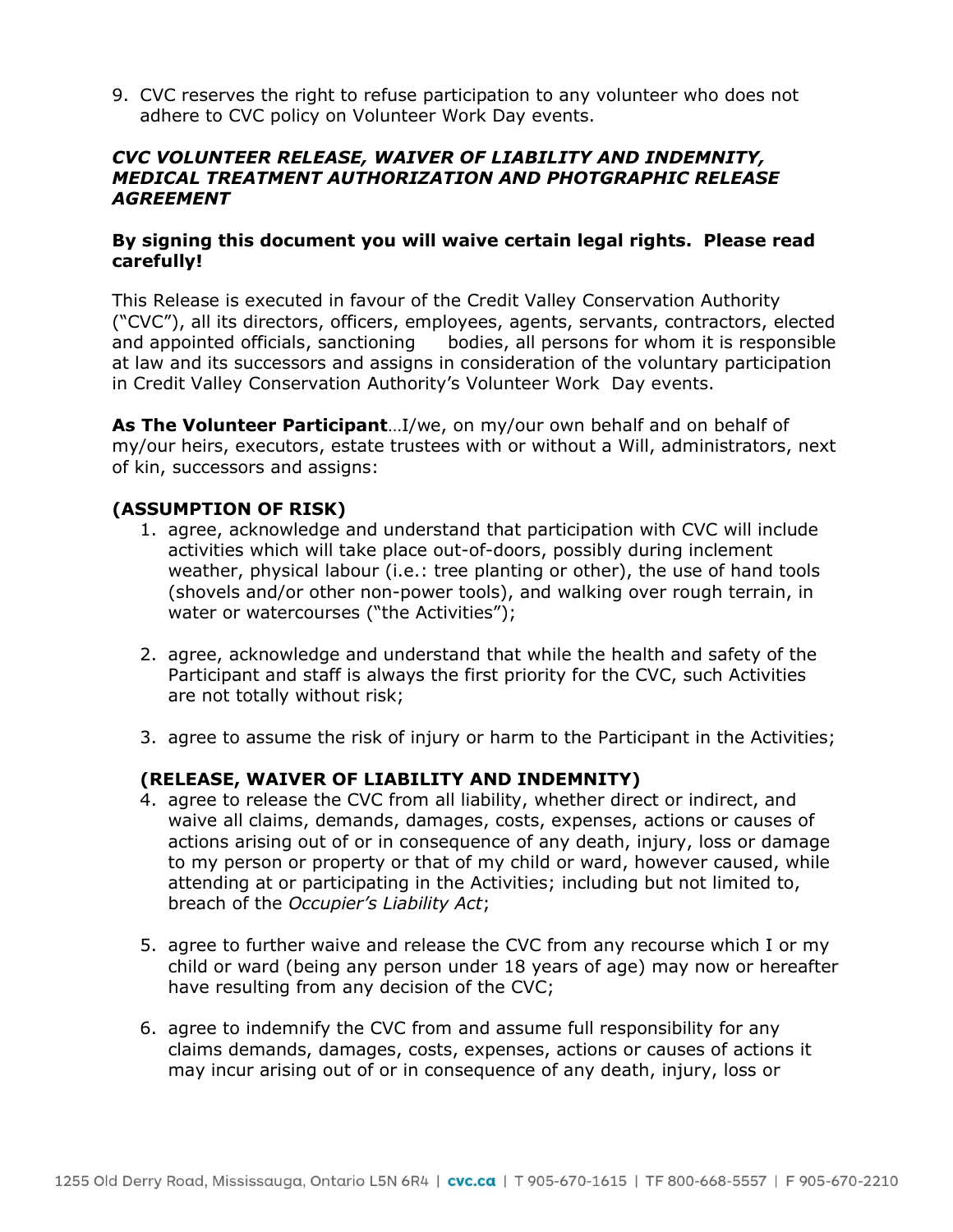damage due to my participation or that of my child's or ward's attendance or participation in the Activities;

## (MEDICAL TREATMENT)

7. consent (if unable to provide it or deny it myself) as the Participant or for my child or ward (being any person under 18 years of age) in the event of injury or illness while under the supervision of the CVC to receive first aid and/or any further medical attention that potentially may be required to the extent determined by, and at the discretion of CVC staff, emergency medical services, and licensed medical professionals;

#### (COVID-19)

- 8. It is understood that CVC cannot guarantee or in any way represent that you (or your child or ward, being any person under the age of 18) will not become infected with COVID-19 through your participation in our outdoor Volunteer programs. Each participant understands that participation in these programs may increase the risk of contracting COVID-19.
- 9. I declare that I have read and understand the CVC COVID-19 Guidelines and I hereby agree to follow and adhere to the Guidelines. I understand that noncompliance with these Guidelines may result in me (my child or ward, being any person under the age of 18) being required to leave the outdoor Volunteer program.
- 10.I understand and agree that CVC may share my personal information (including my name and contact information) with other agencies, including Local Public Health, for the express purpose to manage the spread of COVID-19. If it is necessary to disclose my personal information, I understand that I will be contacted and provided the reason for disclosure, unless this is prohibited by law or regulation as determined by a public body.

#### (PHOTOGRAPHIC RELEASE)

11.agree to grant permission for images of the Participant (regardless of age) captured during regular CVC Activities through video, photo and digital camera, to be used solely for the purposes of the CVC, CVCF and event partners promotional material, reports, and publications and do hereby waive any rights of compensation or ownership;

## (OTHER)

- 12.agree that this Release shall be governed by the laws of Ontario;
- 13.agree that if any portion of this Release is held invalid by any court of competent jurisdiction, the invalidity of such clause or provision shall not otherwise affect the remaining provisions of this Release which shall continue in full legal force and effect; and
- 14.agree that no oral representations have been made.